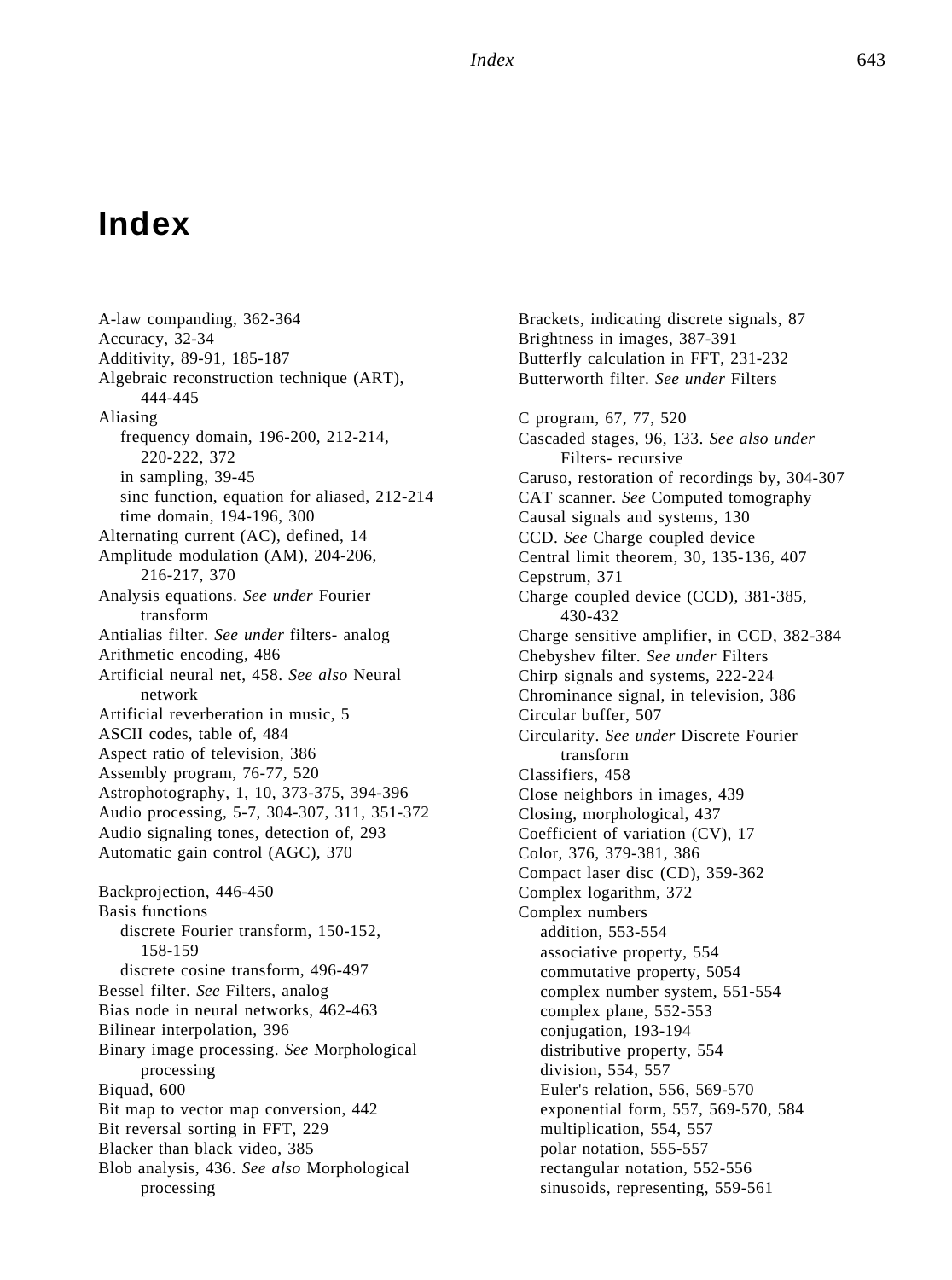subtraction, 554 systems, representing, 561-563 Companding, 4, 358-359, 362-364 Compiler, 78, 546 Composite video, 384-386 Computed tomography (CT), 9, 411, 429, 442-450 Compression, data. *See* Data compression Compression & expansion of signals, 200-203 Compression ratio in JPEG, 500 Connectivity analysis, 434. *See also* Morphological processing Continuous signal (defined), 11 Contrast, image 387-391, 432-434 Convolution associative property, 133 circular, 182-184, 314 commutative property, 113, 132 continuous, 246-252 convolution machine, 116-119 discrete, 107-122 distributive property, 134 end effects, 118-121, 408 execution time, 140, 316, 318-422 frequency multiplication, by, 179-184. *See also* FFT convolution image, 397-410, 416-422 immersion of impulse response, 119, 410 input side view, 112-115, 246-247, 398, 418-423 left-for-right flip, 117, 138-140, 194, 416-421 neural networks, carried out by, 464-465 output side view, 116-121, 246-247, 399-400, 418-421 piecewise polynomial method, 250-252 separability, image convolution by, 404-407 sum of weighted inputs, viewed as, 122 Cooley, J.W. & Tukey, J.W., 225 Correlation, 136-140 autocorrelation, 137 convolution, carried out by, 138-140, 194, 416-422 correlation machine, 138-140 cross-correlation, 137 Fourier transform use of. *See* Discrete Fourier transform matched filter. *See* Filters neural networks, carried out by, 464 radar and sonar use, 137 Counting statistics, 434-436 CRT display, point spread function of, 424 Cumulative distribution function, 28-29 CVSD modulation, 62-64

Data compression, 4, 10, 481-502 dB. *See* Decibels dBm, 264 dBV, 264 DC offset in Fourier transform, 152 linearity of, 97 DCT. *See* Discrete cosine transform Decibels, 263-264 Decibels SPL, 352-356 Decimation. *See* Multirate Decimation in frequency FFT, 234 Decimation in time FFT, 234 Decomposition defined, 98 even/odd decomposition, 102-103, 240-242 Fourier decomposition, 104, 105, 147 impulse decomposition, 100-101 interlaced decomposition, 103-104, 228-229 step decomposition, 100-101 strategy for using, 98-100 Deconvolution, 179-180, 300-307 Delta encoding, data compression, 486-488 Delta function continuous, 243-245 discrete, 107-109 Fourier transform of, 200, 209-212 identity for convolution, 123 two-dimensional (image), 397-398 Delta modulation, 60-66 Delta-sigma, 63-66 Dependent variable (defined), 12 Derivative, discrete. *See* First difference Derivative of continuous step function, 250-252 DFT. *See* Discrete Fourier transform Differential equations, RLC circuits, 563-564 Difference equation. *See* Recursion equation Digital-to-analog conversion (DAC), 44-48 Dilatation. *See* Dilation Dilation, 437. *See also* Morphological processing Direct current (DC) (defined), 14 Discrete signal (defined), 11 Discrete cosine transform (DCT), 496 Discrete Fourier transform (DFT) *See also* Fourier transform; Fourier transform pairs analysis, 157-161, 567-580 basis functions, 150-152, 158-159 circular, 195. *See also* periodic complex DFT, 225-227, 519-532 correlation method, 157-160 examples of, 142-143, 171, 181, 186, 193. *See also* Fourier Transform pairs forward DFT, 157-160, 567-580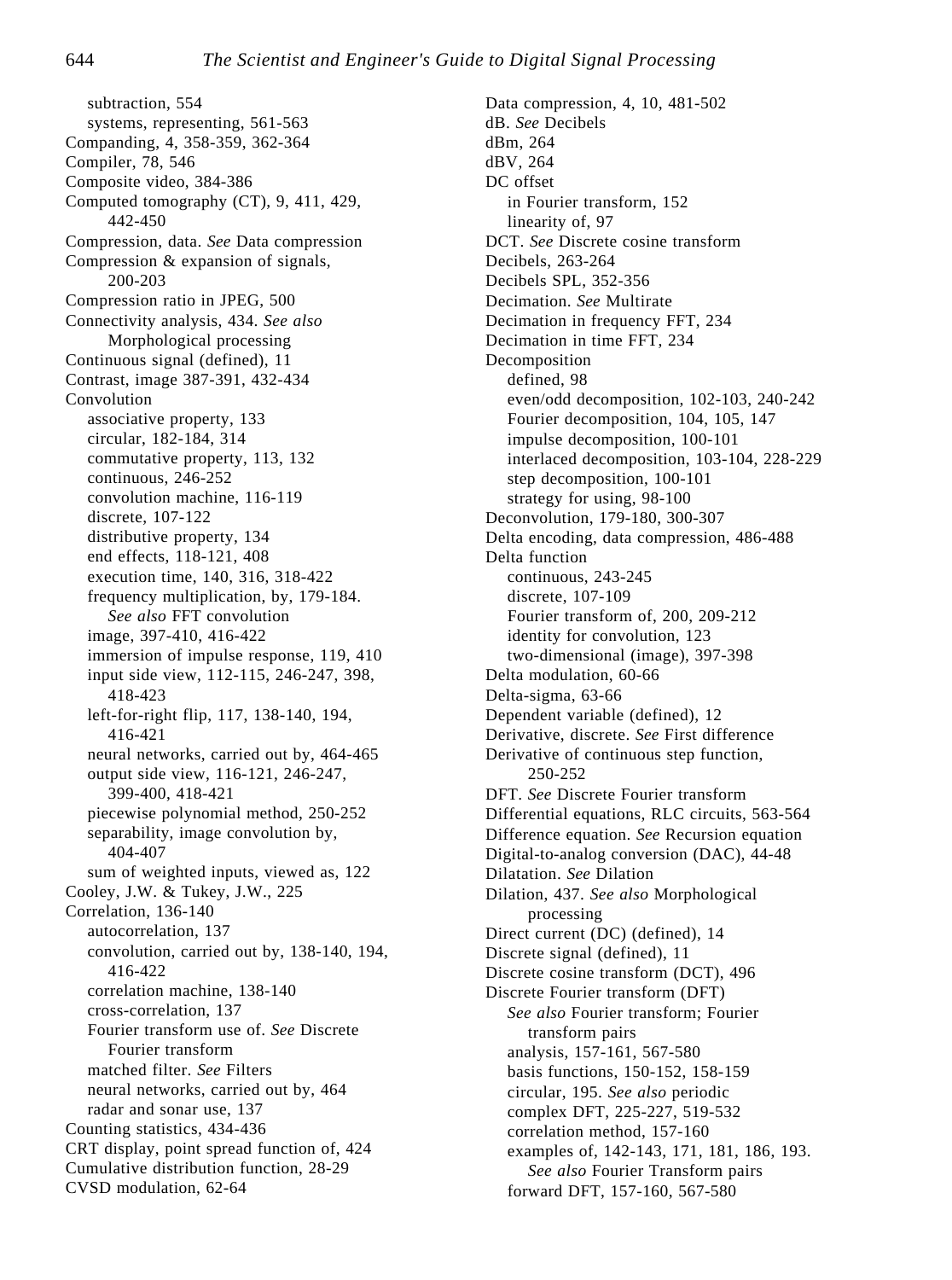frequency resolution, 173-176 inverse DFT, 152-156, 573-580 Discrete Fourier transform (continued) negative frequencies, 196-200, 209-211, 226-227, 569-575 orthognal basis functions, 158-159 periodic frequency domain, 196-200 periodic time domain, 194-196 real DFT, 141-160, 225-227, 519-521 spectral density, 156 spectral leakage, 175-176 synthesis, 152-156, 573-580 Discrete Time Fourier Transform (DTFT). *See* Fourier transform Distant neighbors in images, 439 Dithering, 38-39, 374 Division of frequency domain signals, 181-182 DN (digital number) in images, 374 Dolby stereo, 362 Domain (defined), 12 Double precision, 70-74, 284, 339 DSP microprocessor, 84 DTFT. *See* Fourier transform Duality, 161, 210-212, 236 Dynamic range, 261-262, 378 Ear, 351-355 Echo control in telephones, 5 Echo location, 7-8. *See also* Radar; Sonar;

Seismology Echoes in music, 5 Edge detection, 402-403, 416-417 Edge response, 426-430 EFM (8 to 14 modulation), 360 Electric circuit analysis phasor transform method, 563-566 Laplace transform method, 592-599 Electroencephalogram (EEG), 292-293 End effect. *See under* Convolution Erosion, 435. *See also* Morphological processing Euler's relation. *See under* Complex numbers Even field in video, 384-385 Even/odd decomposition, 102, 240-242 Even symmetry, 102, 196, 240-241 Evolution, neural network learning, 470 Execution speed. *See* Speed Exponential, two ways to generate, 606-607 Eye, 376-381, 404, 409, 432-434 False-positive (false-negative), 453-454

Fast Fourier transform (FFT), 180, 225-242 Feature extraction, 458 FFT convolution, 140, 179-184, 311-318, 411, 416-422

Field, television, 384-386 Filters, analog *See also* Filters, digital; Filters, recursive in ADC and DAC, 48-59 antialias, 48-49, 55-59, 172-173 Bessel, 49-59, 330, 361 Butterworth, 49-58, 600-604 Chebyshev, 49-58, 600-604 design methods, 49-59, 600-604 digital, compared to, 261-262, 343-345 elliptic, 54 frequency response, 52-54, 176-179, 598-599 high-pass, 51 low-pass, 49-54, 322, 343-345, 600-604 notch filter, 519-520, 592-597 overshoot, step response, 54-55 pulse response, 55 reconstruction filter for DAC, 44-49, 480 ringing, step response, 54-55 roll-off, 52-53 Sallen-key circuit, 49-50, 600-601 smoothing, 322 stability of analog filters, 541, 600-601 step response, 54-55, 322-323 switch-capacitor, 51-52 Filters, digital *See also* Filters, analog; Filters, recursive band-pass, 177-179, 268-274, 293 band-reject, 268-274, 291, 293 custom response, 297-310 cutoff frequency (defined), 268 edge enhancement, 400-401 even order filter, 603 finite impulse response (FIR), 263, 319 FIR vs. IIR, 346-350 frequency domain parameters, 268-270 frequency response, 176-179, 268-270, 562 high-pass, 110, 129, 268-274 low-pass, 110, 128-129, 268-270, 280, 285-288, 343-350, 400-401 matched filter, 138, 307-310, 416-419 moving average filter, 277-284, 307-310, 348-350, 406-407 odd order filter, 603 overshoot, step response, 266-267 passband (defined), 268 passband ripple (defined), 268 pulse response, 328-332 roll-off (defined), 268-269 smoothing, 110, 128-129, 280-282, 348-350 spectral inversion, 270-272, 293 spectral reversal, 273-274 step response, 262-263, 265-267, 338 stopband (defined), 268 stopband attenuation, 268-269, 293-296 time domain parameters, 266-268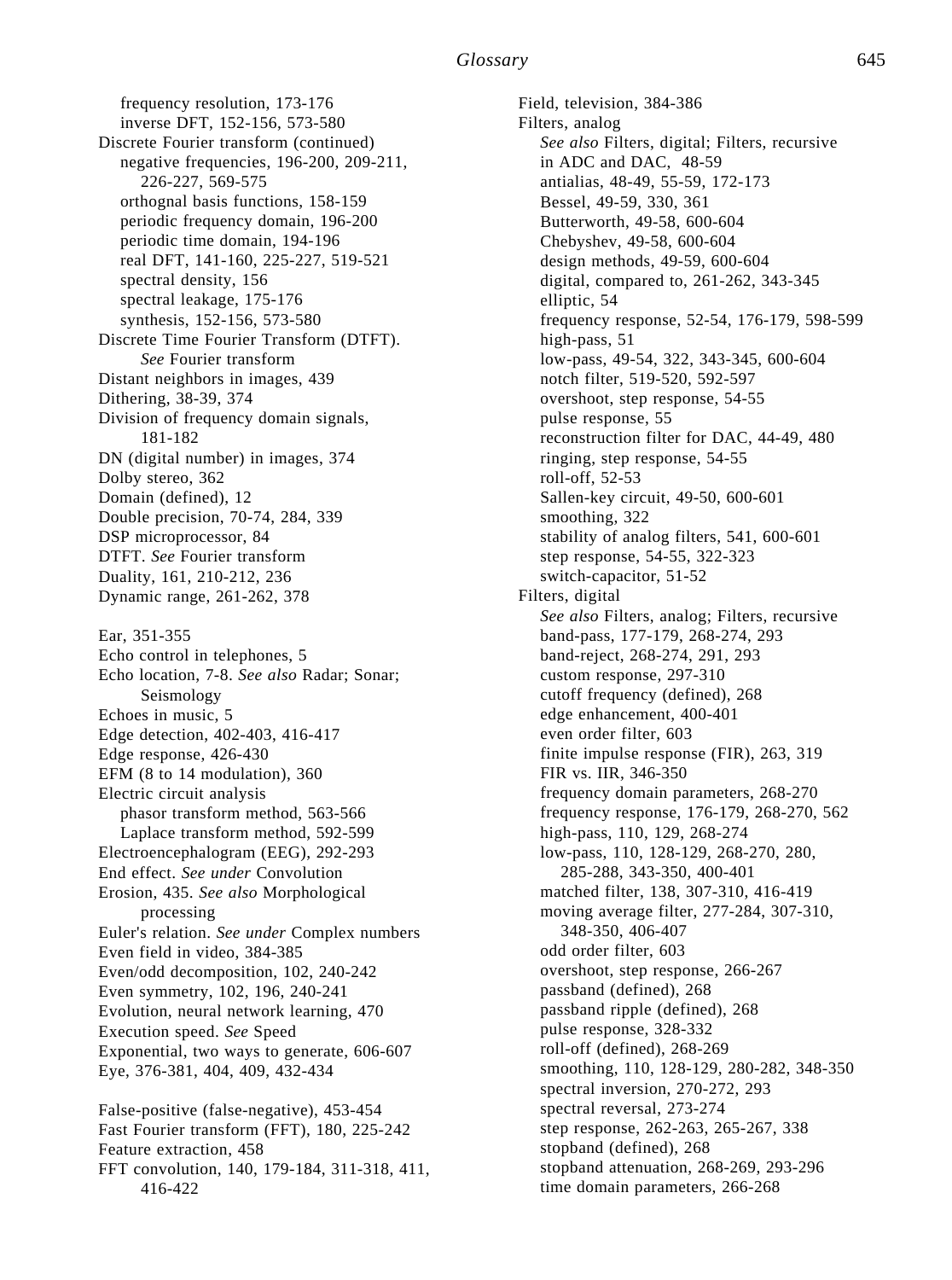Filters, digital (continued) transition band (defined), 268 Wiener filter, 308-310, 368-370 windowed-sinc filter, 216-217, 285-298, 346-348 Filters, recursive *See also* Filters, analog; Filters, digital band-pass filters, 326-327 band-reject filters, 326-327, 610-616 bidirectional recursive filtering, 330-332 Butterworth, 333-342, 601-603, 623-630 cascade stages, combining, 616-618 Chebyshev, 333-342, 346-348, 623-630 converting pole and zeros to recursion coefficients, 610-615 custom response, 476-480 elliptic, 334, 602-603 FIR compared with IIR, 346-348 gain changes, 621-623 high-pass, 322-326, 334-338 infinite impulse response (IIR), 263, 284, 319-320 low-pass, 322-326, 334-338, 346-350 low-pass to low-pass transform, 628-629 low-pass to high-pass transform, 629 moving average filter, recursive, 282-284 narrow-band filters, 326-327 notch filters, 326-327, 612-614 overshoot, step response, 338 parallel stages, combining, 616-619 pulse response, 328-332 reconstruction filter for DAC, 44-55, 480 ringing, step response, 338 single pole recursive filters, 322-326, 348-350, 406-407 smoothing, 322-326, 348-350 spectral inversion, 619-621 stability of recursive filters, 339, 599, 598-599, 609 step response, 322-323, 338 transfer function of, 610-616 z-domain representation of, 610-616 Filter kernel (defined), 262 Filtered backprojection, 446-450 Fingerprint identification, 438-442 Finite impulse response. *See* Filters, digital FIR filters. *See* Filters, digital First difference, 110-111, 125-128 Fixed point, 68-70, 514, 544 Flat-top window, 176 Floating point, 70-72, 514,544 Focusing, eyes and camera, 376-379 Format frequencies in speech, 365 Fovea of the eye, 379-380

Fourier slice theorem, 411, 448-449 Fourier transform *See also* Discrete Fourier transform; Fourier transform pairs analysis equations, 147, 157-161, 576-579 circular. *See under* Discrete Fourier transform data compression use of, 494-495 decomposition. *See* Decomposition DFT. *See* Discrete Fourier Transform discrete vs. periodic relationship, 222 discrete time Fourier series (DTFT), 144-145, 178, 206-207, 213, 530-531 four types of, 143-145, 576-579 Fourier series, 144-145, 252, 255-260, 578-579 forward transform (defined), 147 Fourier transform, continuous, 144-145, 252-255, 579 images, Fourier transform of, 410-416 inverse transform (defined), 147 Jean Baptiste Joseph Fourier, 141 neural networks, can be carried out by, 464-465 periodic nature. *See under* Discrete Fourier transform real vs. complex, 146, 225-227, 576 real and imaginary parts, 148 scaling, 529-531 synthesis equations, 152-157, 577-579 why sinusoids are used, 142 Fourier Transform pairs, 209-224 chirp signals and systems, 222-224 delta function, 210-211 distorted sinusoid, 220-221 Gaussian, 216-217 Gaussian burst, 216-217 rectangular pulse, 212-213 shifted impulse, 210-211 sinc, 215-217 triangular pulse, 216-217 Fourier reconstruction (CT), 447-450 Frame grabber, 385 Frame, television, 384-385 Frequency domain (defined), 12, 147 Frequency domain encoding, *See* Information Frequency domain multiplexing, 206 Frequency response, *See* Filters Fricative sound in speech, 364-365 Full-width-half-maximum (FWHM), 424 Fully interconnected neural network, 460 Fundamental frequency. *See* Harmonics

Gamma curve, 389-394 Gamma ray detector, 301-305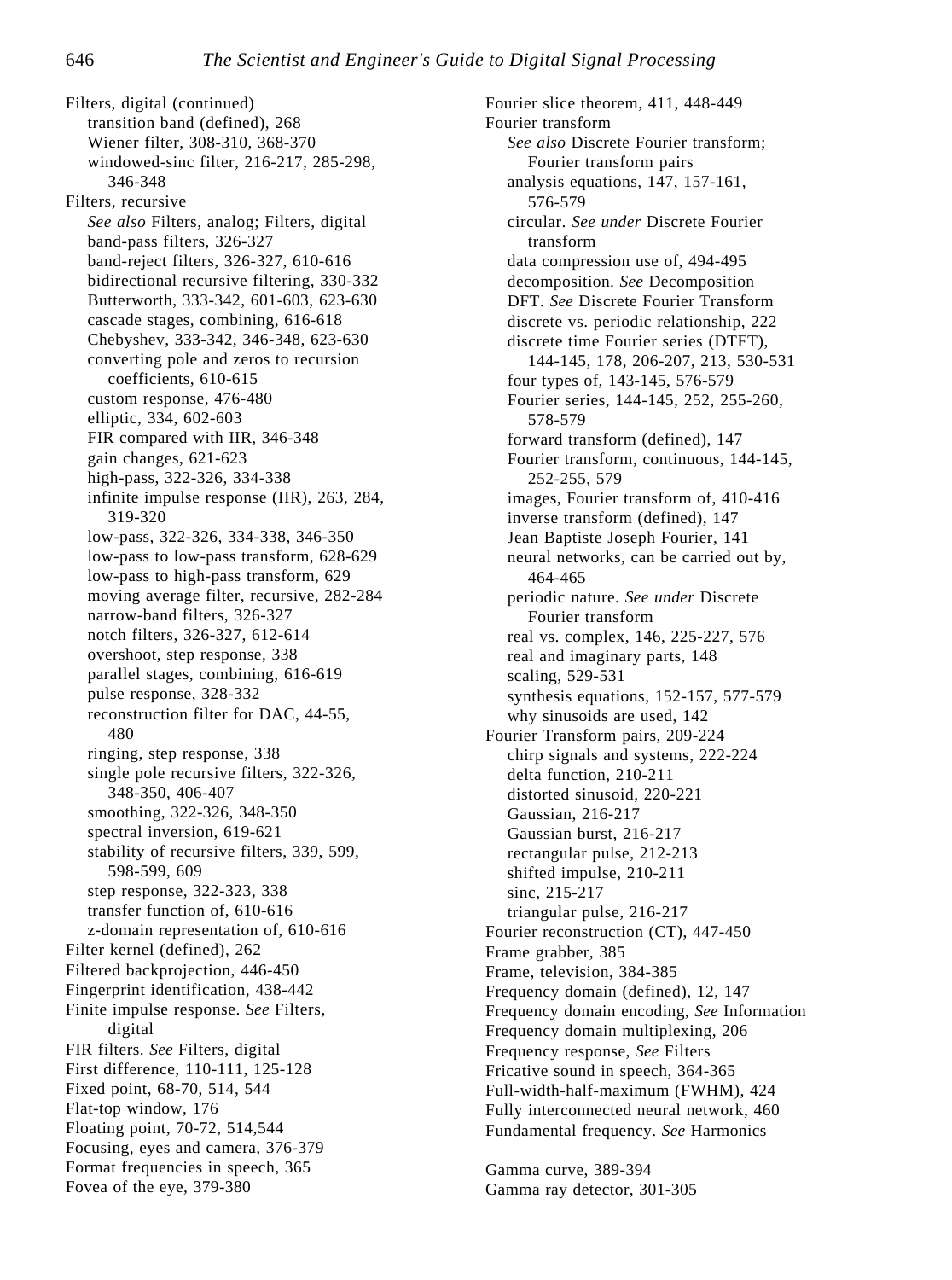## *Glossary* 647

Gauss distribution, see Gaussian Gaussian *See also* Central limit theorem equation for, 26-31 Fourier transform of, 216-217, 423-425, 427-428 as filter kernel, 281-283, 400-401, 423-425, 427-428, 430-432 noise, 29-32 separability of, 404-406 Geophysics. *See* Seismology Gibbs effect, 142, 203, 218-219, 286-287 GIF image, data compression, 488 Grayscale, image, 373, 387 Grayscale stretch, 390-391 Grayscale transforms, 390-394,433 Halftone image, 387, 433 Harmonics, 172-173, 220-222, 255, 355-358 Harvard Architecture, 84, 509 Hearing, 351-355 High fidelity audio, 358-362 High-pass filters, *See* Filters High speed convolution. *See* FFT convolution Hilbert transformer, 621 Histogram, calculating, 19-26 Histogram equalization, 393-394 History of DSP, 1-3 Homogeneity, 89-90, 108, 185-186 Homomorphic processing, 370-372, 408-409 Hyperspace, 457, 463-464 Huffman encoding, 484-486, 500 IIR filters. *See* Filters, recursive Illumination flattening of images, 407-410 Immersion. *See under* Convolution Impedance, electrical, 563-566 Impulse, 100, 107-108 Impulse decomposition. *See under*  decomposition Impulse response *See also* Convolution continuous systems, 244-245 defined, 108-109 examples of, 110-111, 128-132 two-dimensional (image), 397-398 Impulse train, 42-47 Independent variable (defined), 12 Infinite impulse response (IIR) filters. *See* Filters, recursive Information frequency domain encoded, 56, 265-266, 268-270 spatial domain encoded, 373-374, 424-425 time domain encoded, 56-57, 265-267

In-place computation, 233 Integral, discrete, *See* Running sum Integral of continuous impulse, 244, 250-251 Integrated profile, 428-429 Interlaced decomposition. *See under* Decomposition Interlaced video, 384-385 Interpolation. *See* Multirate Iterative techniques, 444-445, 465-473 Iterative least squares technique (ILST), 444 JPEG image compression, 494-502 Karhunen-Loeve transform, 496 Kernel, filter. *See* Impulse response Laplace transform, 334, 581-604 Layers, neural network, 459-460 Learning algorithm, neural network, 463 Least significant bit (LSB) (defined), 36 Lens, camera and eye, 376-379 Limiting resolution, images, 426 Line pair, 426 Line pair gauge, 425-426 Line scanning image acquisition, 386-387 Line spread function (LSF), 426-430 Linear phase, *See under* Phase Linear predictive coding (LPC), 359, 366 Linear systems. *See* Linearity Linearity alternatives, 104-106 commutative property, 96 decomposition. *See* Decomposition examples of linear and nonlinear systems, 94-95 Fourier transform, of the, 185-188 memoryless systems, 93 multiplication, 97 noise, adding, 97 requirements for, 89 sinusoidal fidelity, 92-94, 142 static linearity, 92-93 superposition, 98-100 synthesis, 98-99 Logarithmic scale. *See* Decibels Long integer, 72 Lossless data compression, 481-494 Lossy data compression, 481-482, 494-502 Low-pass filters. *See under* Filters Luminance signal, television, 386 LZW encoding, data compression, 488-494 Magnetic resonance imaging (MRI), 9-10, 450 Magnitude. *See* Polar notation Matched filter, *See under* Filters, digital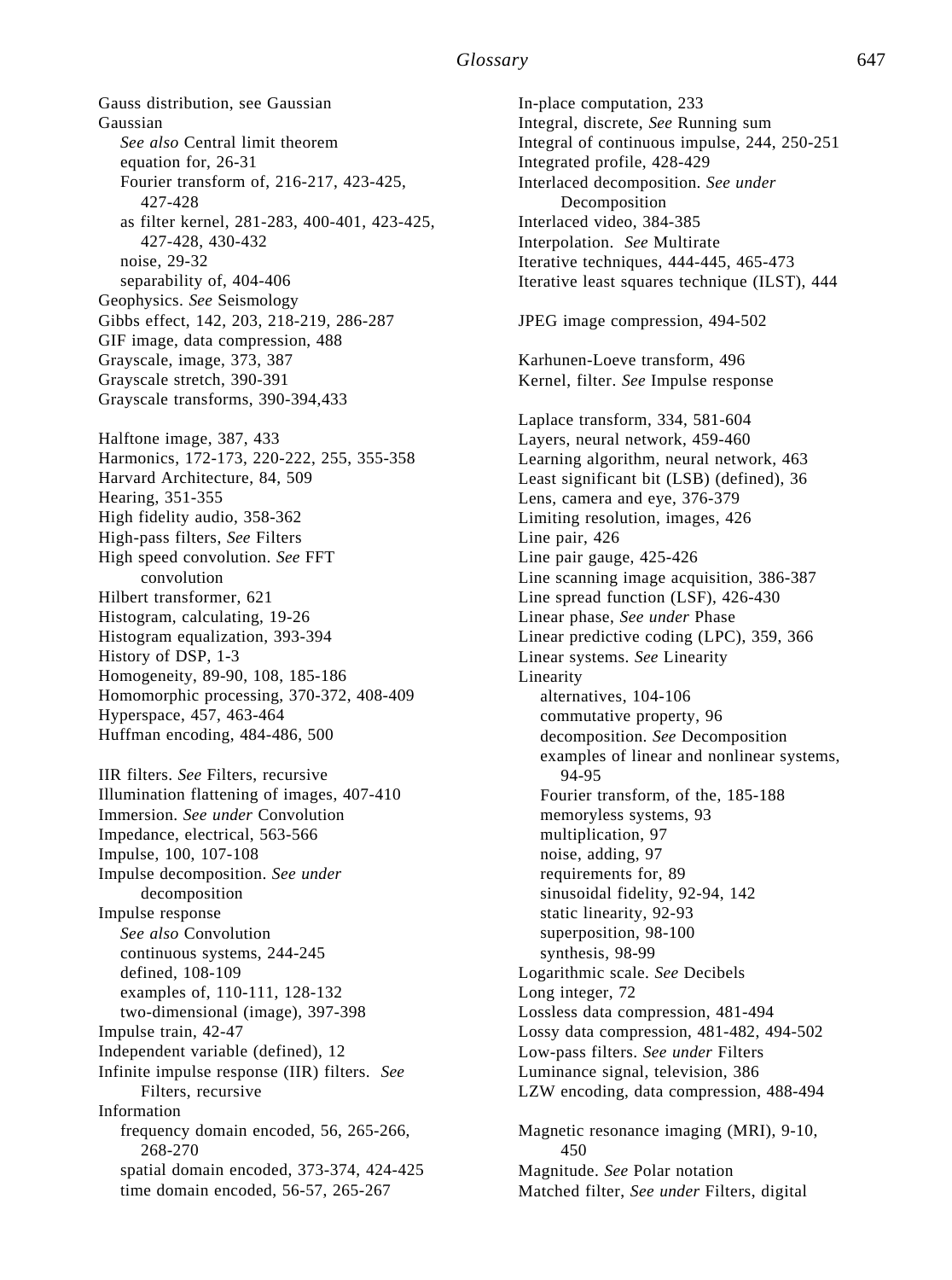Math coprocessor, 81 Mean, 13-17, 20-22, 434-436 Medical imaging, 2. *See also* X-ray imaging; Computed Tomography Memory cache, 81-82 Memoryless system, 93 MFLOPS, 526 Microphonics, 172 MIPS, 526 Mix down, music, 5, 362 Modulation transfer function, 425-432 Morphing, 394 Morphological processing, 436-442 Moving average filter. *See under* Filters, digital MPEG, 501-502 MTF. *See* Modulation transfer function Multiplexing, telephone, 4 Multiplication amplitude modulation. *See* Amplitude modulation frequency domain signals, 180-181, 312-316 image formation model, 378, 407-410 of time domain signals, 97 Multiprocessing, 529 Multirate techniques compact disc DAC, 361 data conversion, 58-66 decimation, 60, 202-203 interpolation, 60, 202-203, 361 single bit ADC and DAC, 60-66 Mu law companding, 362-364 Music. *See* Audio processing Natural frequency, 149, 164, 253 Nearest neighbor rounding, 396 Negative frequencies. *See under* Discrete Fourier transform Neural networks, 368, 451-480 Night vision systems, 392, 424, 436 Nodes, neural networks, 459-462 Nonlinear phase. *See under* Phase Noise 1/f noise, 172-173 ADC. *See* Quantization error data compression, lossy, 481-482, 494-502 deconvolution, how noise limits, 304 digital generation, 29-32 image noise, 434-436 in math calculation. *See* Round-off error linearity of added, 97 Poisson noise, 434-436 speech, wideband noise reduction, 368-370 statistical noise, 18-19 step response sharpness vs. noise, 278-279 white noise, 172-173, 307

Normal distribution. *See* Gaussian NTSC television, 386 Nyquist rate (frequency), 41-42 Nuclear magnetic resonance imaging (NMR), 450 Octave, 357-358 Odd field in video, 384-385 Odd symmetry, 102, 196, 240-241 Off-line processing, 506 Offset binary, 68-69 Oil & mineral exploration. *See* Seismology Opening operation, 437 Optimal filters, 307-310, 465 Orthognal basis functions, 158-159 Output look-up table (image display), 387-389 Output transform (image display), 389-391 Overshoot. *See under* Filters, *see* Gibbs effect Packbits, data compression, 483 PAL television, 386 Parallel processing, 529 Parallel stages with added outputs, 134, 616-619 Parameter space, 457 Parentheses, used to denote continuous signals, 87 Parseval's relation, 208 Passband. *See under* Filters Passband ripple. *See under* Filters Periodic nature of the DFT. *See under* Discrete Fourier transform Phase *See also* Polar notation carries edge information, 191-192, 222-224 hearing, insensitivity to, 355-356 linear phase, 131-132, 188-191, 328-332 nonlinear phase, 131-132, 328-332 nuisances and ambiguities, 164-168 time domain shifting, effect on, 188-191 unwrapping, 167, 188-189 zero phase, 131-132, 188-191, 328-332 Phase lock loops, linearity of, 94 Phasor transform, 515 Piano keyboard frequencies, 353, 357-358 Pillbox, 400-401, 423-424, 427-428 Pipeline, 84 Pitch, 355-358 Pixel (picture element), 373 Polar notation, 161-168. *See also* Phase Polar-to-rectangular conversion, 162 Poles and zeros, 49-50, 334, 590-604 Point-by-point image acquisition, 387 Point spread function. *See* Impulse response Pointer, 507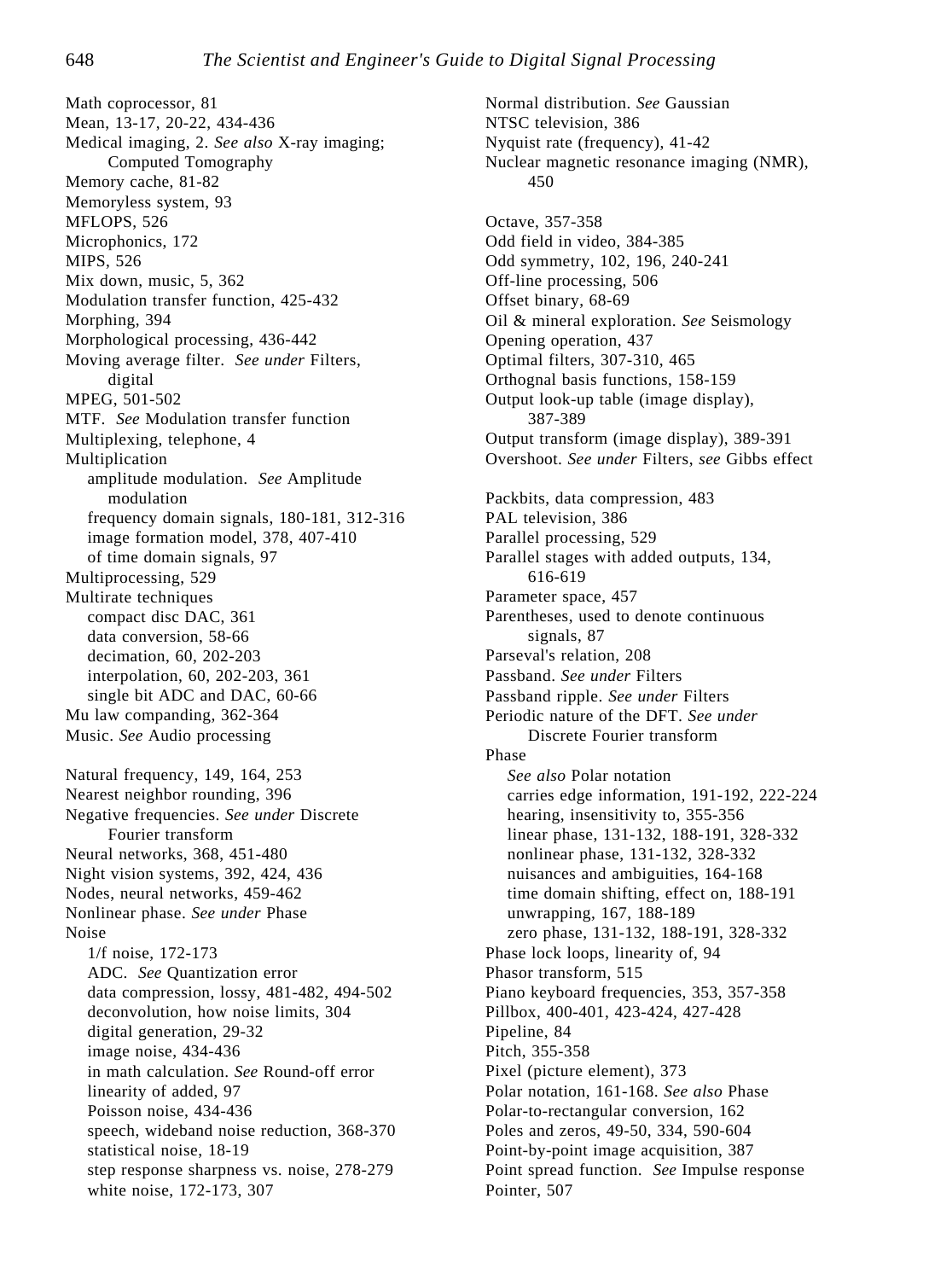Poisson statistics, 434-436 Positron emission tomography (PET), 449-450 PostScript image, data compression, 488 Precision, 32-34, 68, 72-76 Probability, 17-19 Probability distribution function (pdf), 19-24, 452-455 Probability mass function (pmf), 18, 19-24 Quantization error, 36-39 Quantization levels in images, 374 Quantization table, JPEG, 499-500 Quantum sink, 436 Radar, 1, 7, 88, 137, 222-224 Radians. *See* Natural frequency Range, 12 Random errors, 32-34 Random number generator, 29-32, 465 Real FFT, 239-242 Real time processing, 311, 506 Receiver operating characteristic (ROC), 454-455, 474-475 Reconstruction algorithms, CT, 444-450 Reconstruction filter. *See under* Filters, analog Rectangular-to-polar conversion, 162 Recursion equation *See also* Filters, recursive first difference, 125-128 running sum, 125-128 moving average filter, 282-284 Reed-Solomon coding, 361 Region-of-convergence, 592 Resolution frequency domain, 173-176 limiting resolution, images, 426 spatial domain, 423-432 Retina of the eye, 378-381 Ringing, step response. *See under* Filters, *see* Gibbs effect RISC, 84 RLC circuits. *See* Electric circuit analysis ROC curve. *See* Receiver operating characteristic Rods and cones in the eye, 379-381 Roll-off. *See under* Filters, digital Root-mean-square (rms), 14 Round-off error, 73-76, 238, 284, 318, 332 Row major order, 384 Run-length encoding, data compression, 483-484, 500 Running sum, 126-128, 263 Reverberation in music, 5

s-domain, 581-587 s-plane, 581-587 Saccades of the eye, 381 Sampling, 35-44 Sampling aperture in images, 376, 423, 430-432 Sample spacing in images, 375-376, 423, 430-432 Sampling theorem, 39-45, 430-432 Scanning probe microscope, 387 SECAM television, 386 Separable image, 404-406 Seismology, 1, 7, 8, 451 Sharpening, image, 403-404 Shift and subtract, 402-403 Shift invariance, 89-92, 108 Sidebands in ADC, 44-45 Sidebands in AM. *See* Amplitude modulation Sigmoid function, 461-463, 471-472 Sign and magnitude, 68-69 Sign bit, 68-69 Signed fraction, 514 Signal (defined), 11, 87 Signal-to-noise ratio, 17, 432-436 Sinc function, aliasing of, 212-214 DAC reconstruction, 46-47 Fourier transform of rectangular pulse, 212-215, 285-287 Two-dimensional (image), 400-401 Windowed-sinc filter, 283-285 Single precision, 70-76 Sinusoidal fidelity. *See* Linearity SIRT, 442 Skeletonization of binary images, 438-442 Smoothing filter. *See under* Filters Space exploration. *See* Astrophotography Spectrogram of speech, 365-367 Speed convolution vs. FFT convolution, 318 FIR vs. IIR filters, 346-350 hardware, 80-84 image convolution, 421-422 program language, 76-80 programming style, 84-86 Spatial domain (defined), 12, 373 Spatial resolution. *See under* Resolution Speak & spell, 6, 366 Spectral analysis, 169-176 Spectral inversion. *See under* Filters Spectral response of the eye, 380-381 Spectral reversal. *See under* Filters, digital Speech digital recording, 6 generation, 6, 357, 364-368 recognition, 6-7, 364-368